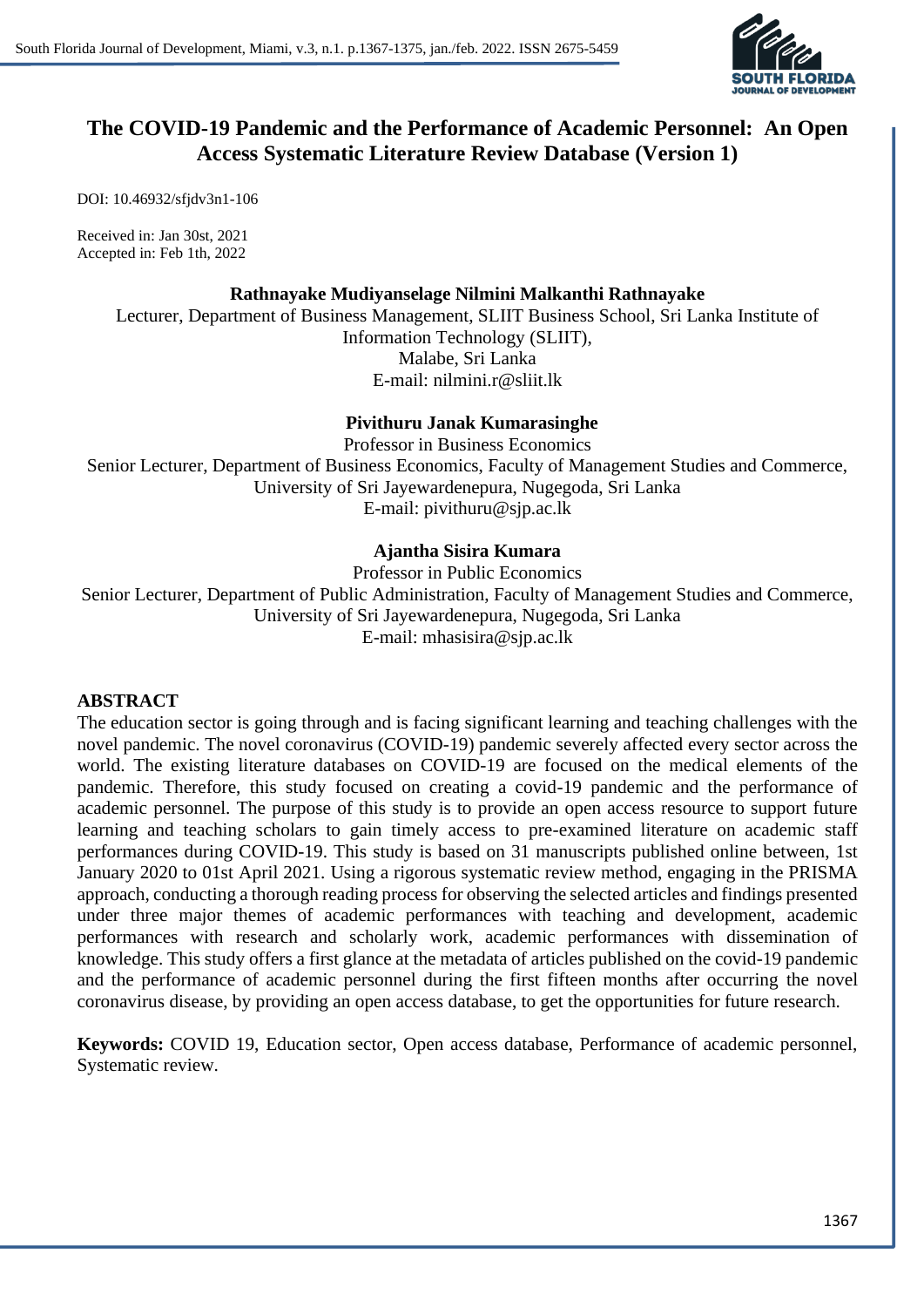

### **1 INTRODUCTION**

The educational sector gained a digital revolution effect through the novel coronavirus (COVID 19) global pandemic. Maintain social distance, quarantine over months, as shutting down entire economic activities, will create a situation for the majority of people working in the educational sector not only to complete their individual transition but also to the fully functioning and operate online lectures, and also to continuous supervision for the online defenses, online enrollment and final examination via learning management systems. In parallel to the above incidents, it creates an online platform for most of the academic jobs in a more meaningful way than before (Strielkowski, 2020).

Educational institutions are heavily transforming to deliver education with the support of technology, especially online teaching and e-learning forms and launching Learning Management Systems (LMS) solutions with more sophisticated tools (Sułkowski, 2020). As a result of this digital revolution which is acquired via this global pandemic caused to create changes of several aspects in the educational industry in worldwide. However, in the initial stage most of the developing nations' universities are suddenly discontinue their academic activities due to less access among undergraduates for the technological infrastructure (Rios-Campos et al., 2021).

Since education is a service, the core of this industry is embedded with the human capital employed in this industry. Mainly the employees are twofold, academic and non- academic staff. While academic staff performing the main operations, non-academic staff is playing a supportive role in the context. Newly aroused global health crisis, challenged to the conventional flow of aforementioned employees. This study mainly gives attention to academic staff performances during the pandemic. One of the most feasible options to match those employees with the new situation is filling the skill gap by offering reskill programs for the academic staff and improving their skills align with the rapidly changing world. It's become a universal requirement in today's world (Kandri, 2020).

The novel pandemic has been created the world's largest educational crisis, the increasing trend of the huge spreading of COVID-19 tends to create an environment for students to stay at home but away from schools and universities. According to data reported by the UNESCO Institute for Statistics revealed that, "at the peak of the pandemic's first wave in mid-April 2020, over 190 countries had implemented nationwide closures, affecting more than 90% of the world's student population" (Abayasekara, 2020). In order to contribute for this situation, academic staff who is working in the educational sector came up with different solutions via getting the support of technological equipment. Though there were reluctance at the beginning about the usage of those techniques, it becomes familiar day by day among employees. However, novel pandemic created drastic structural changes in their usual working life as well as it creates a difference in difference during the period of lockdown.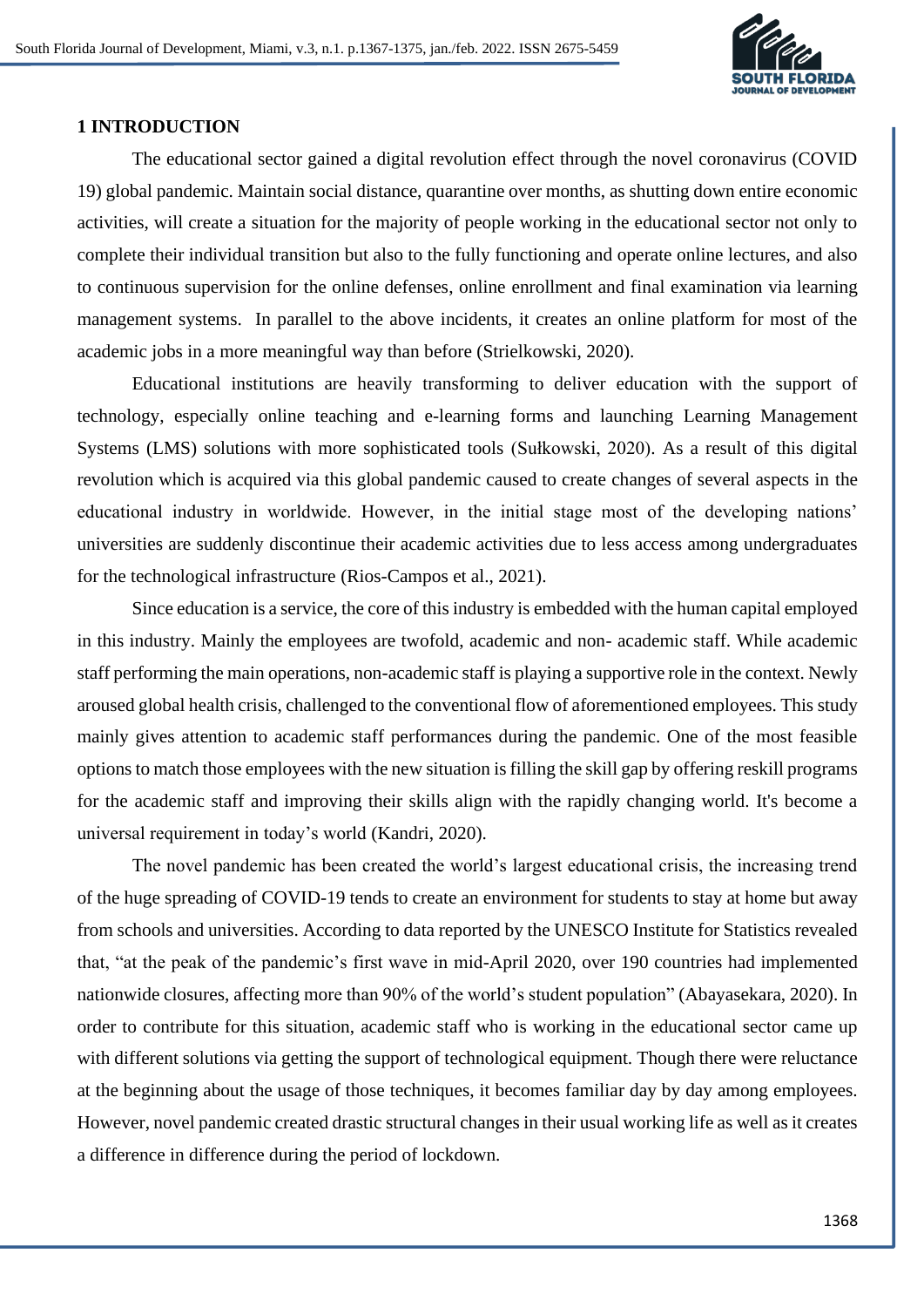

There are plenty of publications from the biological and medical arena, specially based on spread, vaccine and treatments (Butler-Henderson et al., 2020). When accepting the papers in the journals also give priority to those studies. This study creates a systematic database that shares the research on academic staff performances openly, from January 2020 to April 2021. Therefore, the research question of the study is "can curate the first fifteen months of published literature to support future researchers".

This manuscript tries to enhance of sharing information with a timely systematic literature review of the existing academic staff performances related literature. Therefore the research objective is to examine with current and rigor literature and provide a curation of the literature related to academic staff performances during COVID-19. This study is a method paper that describes the study material and methods for the development of COVID-19 in the Academic Staff Performances Literature Database. The remaining sections of this paper defining paper type along with the clarity of the coding rules that the researcher used. Further, continue to explain the methodology for the creation of the database and reporting the systematic literature review process along with the data elements of the selected articles. Further, discussing the existing condition of the pandemic and academic staff performances. Finally, there is a conclusion by providing a formal ending for the study.

### **2 METHODOLOGY**

The database is comprised of a collection of published articles and a systematic approach utilized to capture all existing articles.

#### 2.1 TITLE SELECTION PROCEDURE

For the purpose of selecting titles a comprehensive search strategy was used along with different methods of collecting data. In order to capture maximum articles published in between 1 January 2020 and 31st March 2021, with related to the topic of COVID 19, teaching and academic activities in the education sector.

## 2.2 SEARCH STRATEGY

Initially, three bibliographic databases were used (Scopus, Science Direct and Web of Science) and relevant titles extracted into Zotero library. Secondly, searching relevant articles from Google Scholar and extracted them to the Zotero Library. Thirdly, used the first 100 education journals in Scimago (Butler-Henderson et al., 2020) and the suitable articles captured into the Zotero library manually. Following search strings were used for title and abstract selection:

(Academic staff performances OR teaching staff performances) AND (COVID OR coronavirus)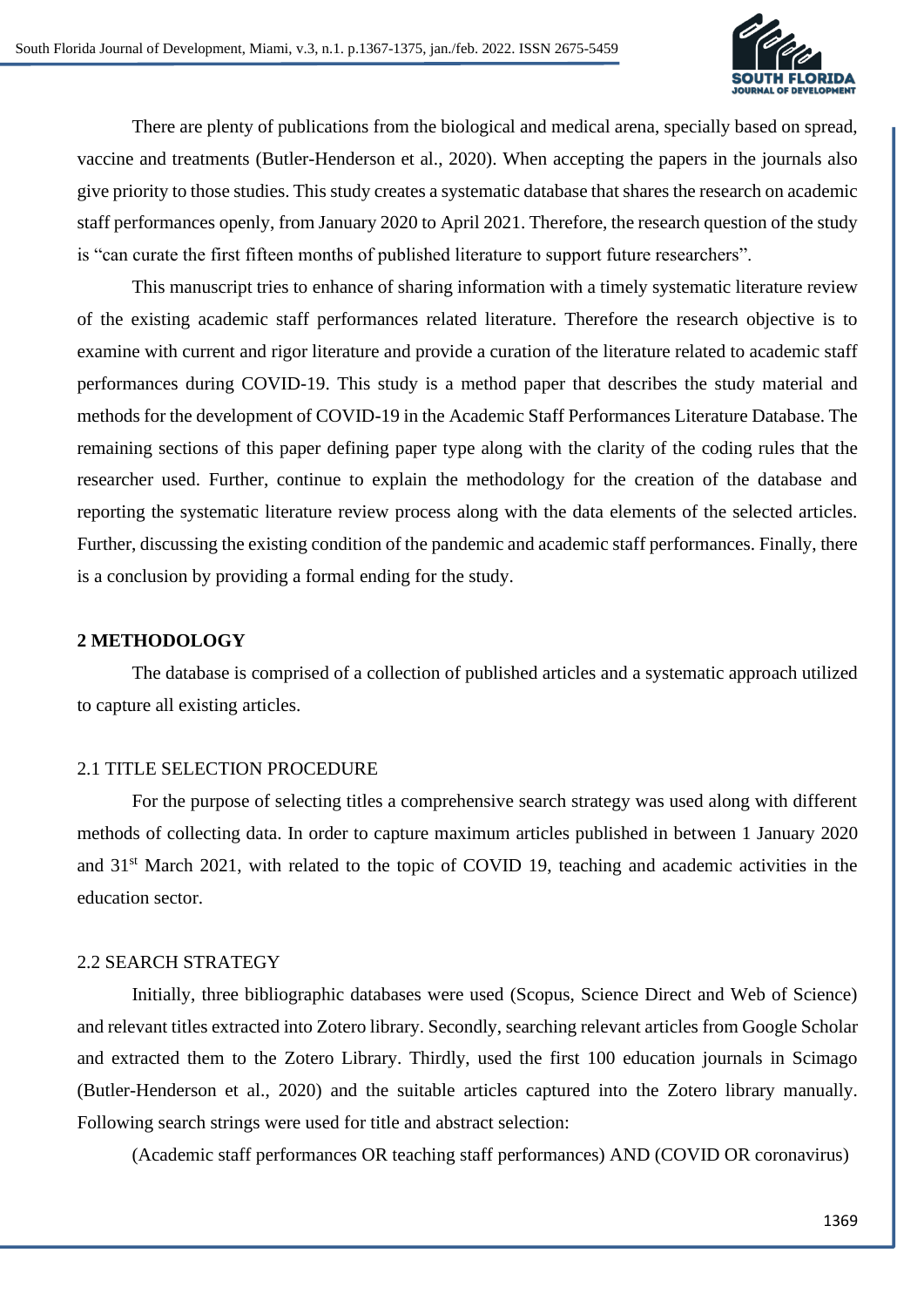

Articles related to teaching, academic development, education, wellbeing and impact to academic staff were also included in the search strategy. Articles excluded those about students, processes not related to teaching, COVID 19 related medical and science research. In addition, non – teaching issues and graduation and employability related studies are also excluded. Moreover, articles with the nature of news items, newspaper articles, non- peer reviewed works, as well as the articles in the predatory journals were excluded.

## **3 RESULTS**

All records in the Zotero library screened by the researcher using the eligibility criteria. After that, the number of articles gradually progress towards the full-text based article selection stage. The article selection process can be displayed as follows in figure: 1, with the support of the PRISMA article selection flow chart (Knobloch et al., 2011; Panic et al., 2013). Finally, all the studies included in the review process are presenting in the appendices (**Appendix 1**). Selected articles summarized information are available in below table 1 as a description of data elements.



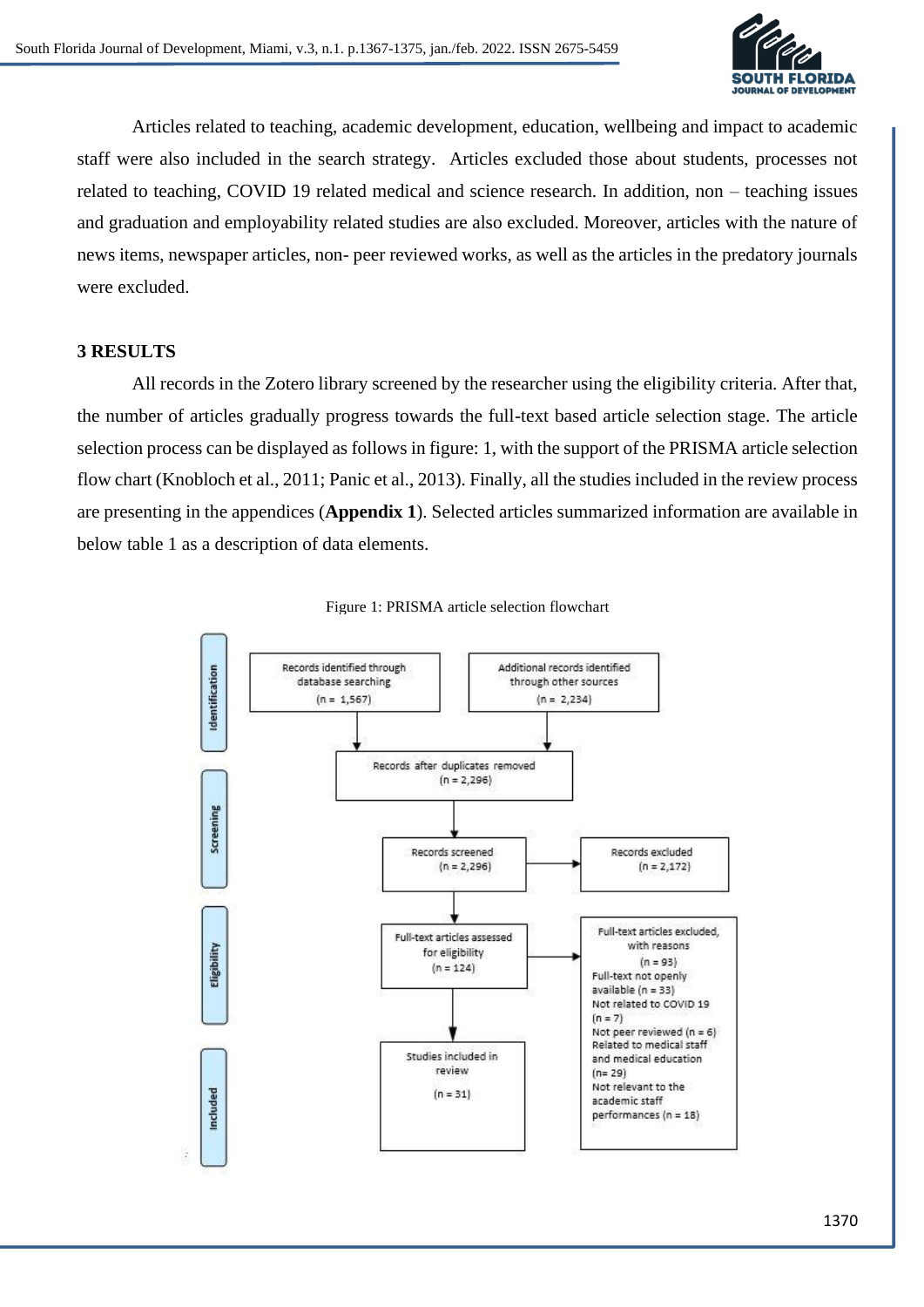

| <b>Data Element</b>  | <b>Field Type</b> | <b>Description</b>                                                                            |
|----------------------|-------------------|-----------------------------------------------------------------------------------------------|
| Year of publication  | Numeric           | The year of the manuscript publication                                                        |
| Month of publication | Alphabetic        | The month of the manuscript publication                                                       |
| Country              | Alphabetic        | Country of origin of the study. For theoretical<br>papers this is the country of the authors. |
| Type of study        | Alphabetic        | Qualitative, Quantitative, Mixed, Theoretical                                                 |
| Methods used         | Alphabetic        | Methods used, if available                                                                    |
| Participant type     | Alphabetic        | Academics and student, only academics,<br>academics and non-academics                         |
| Authors              | Alphabetic        | Names of all authors of the study                                                             |
| Title                | Alphabetic        | Title of the study                                                                            |
| Journal              | Alphabetic        | Name of the journal where the study has<br>published                                          |
| Volume               | Numeric           | Volume number of journal where study has<br>published                                         |
| Issue                | Numeric           | Issue number of journal where study has<br>published                                          |
| Pages                | Numeric           | Page number of journal where study has<br>published                                           |
| <b>DOI</b>           | <b>URL</b>        | Digital Object Identifier of the study                                                        |

Table 1: Description of data elements

According to past studies, epidemics are starting during a moment, happening on a particular stage with limited space and duration, its cause of increasing tension as well (Jones, 2020). In the history of health crisis there were some milestones as per existing literature starting from AIDS, Ebola, and the Severe Acute Respiratory Syndrome (SARS) and currently faced novel Covid-19 pandemic as well gradually accumulating to the literature. The World Health Organization (WHO) classified COVID-19 as a global pandemic On March 11, 2020 (WHO, 2020). "Before the WHO declaration, the virus had already led to heavy death tolls in China and Italy, and was generating major concern among policy-makers in all over the world" (Koebel & Pohler, 2020). As scientists believed and confirmed, COVID-19 also coming under the same category of "coronaviruses" which caused the previous health crises like "SARS" and "MERS" in 2003 and 2012 respectively. The health impact of COVID-19 across the world is apparent and has been overwhelming addressed.

During the initial period of the outbreak, most of the countries trying to control and minimize the spread of "COVID-19" and thereby precautionary measures have been implemented without paying much attention to the long-term social and economic impacts of such measures (Deyshappriya, 2020).

## 3.1 ACADEMIC PERFORMANCE WITH TEACHING AND DEVELOPMENT

Most of the recent research suggest that online learning and teaching has shown an increasing trend of retention and retrieving for the necessary information very easily and it is saving time for both learners as well as teachers, when considering all of these information it can be pointed out that there is a high tendency to continue these changes under a new normal condition as well (Li & Lalani, 2020). As a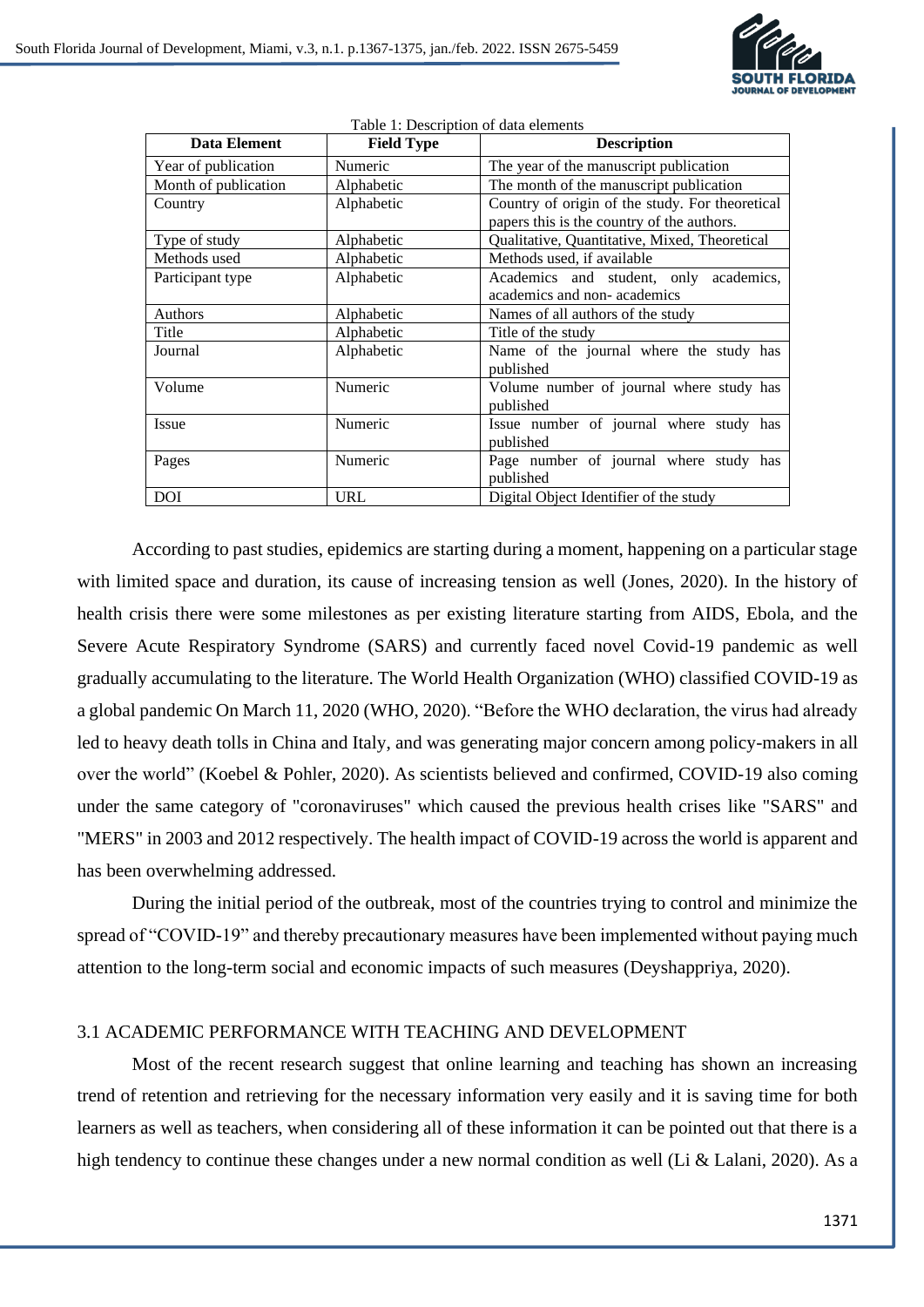

result of that, education has acquired a dramatic change with the impact of novel coronavirus pandemic, with the sudden increment of an e-learning platform, whereby lecture delivering is handled remotely with the support of e-tools. Academics are trying to adopt with novel online teaching experience by employing innovative strategies amidst the pandemic challenges (Rios-Campos et al., 2021). These practices immensely affected for academic staff performances while providing opportunities to gain new knowledge with experiences during this novel pandemic.

#### 3.2 ACADEMIC PERFORMANCE WITH RESEARCH AND SCHOLARLY WORK

COVID 19 Pandemic created a threat for academic researches based on field surveys when collecting data for their studies. Therefore, this influenced on academics performance during fulfil the research KPIs set by the university. This unprecedented condition become a blessing for the academics those who are using secondary data for conducting research and working from home condition created a good platform for boosting their research activities. According to the accumulated research database, evident that majority of the surveys are conducting distance basis with the support of online tools. Apart from that, institutions generated new ways of collecting and sharing data virtually with more collaborative research environment (Rodrigues et al., 2021). Simultaneously, working with granted research projects and research supervisions with undergraduates and post graduates were maintained without discontinuation with the support of virtual platforms in an effective manner with several flexibilities (Chowdhry et al., 2020). Overall, the novel pandemic brings more flexibility to handling research and scholarly activities while improving academic performances.

#### 3.3 ACADEMIC PERFORMANCE WITH DISSEMINATION OF KNOWLEDGE

Amidst the pandemic knowledge dissemination were a challenging task. The main reason is the very little role played by the technology prior to the pandemic in the area of knowledge dissemination and community services aspects. As an academic it is an essential aspect of disseminating their knowledge with different stakeholders for the betterment of the society. Academics as a scientist there is a huge role to play and they cannot wait by claiming that they also face the pandemic similarly with others in the society (Cole, 2020). They have to perform continuously while fulfilling the existing knowledge gaps. Later on, Majority of the annual conferences, workshops and other knowledge sharing sessions organized by the universities conducted using online platforms allowing high participation from different geographical areas across the world (Rodrigues et al., 2021). Therefore, this is a remarkable situation in the history of knowledge dissemination and created an international level knowledge sharing rather limiting to the few stakeholders.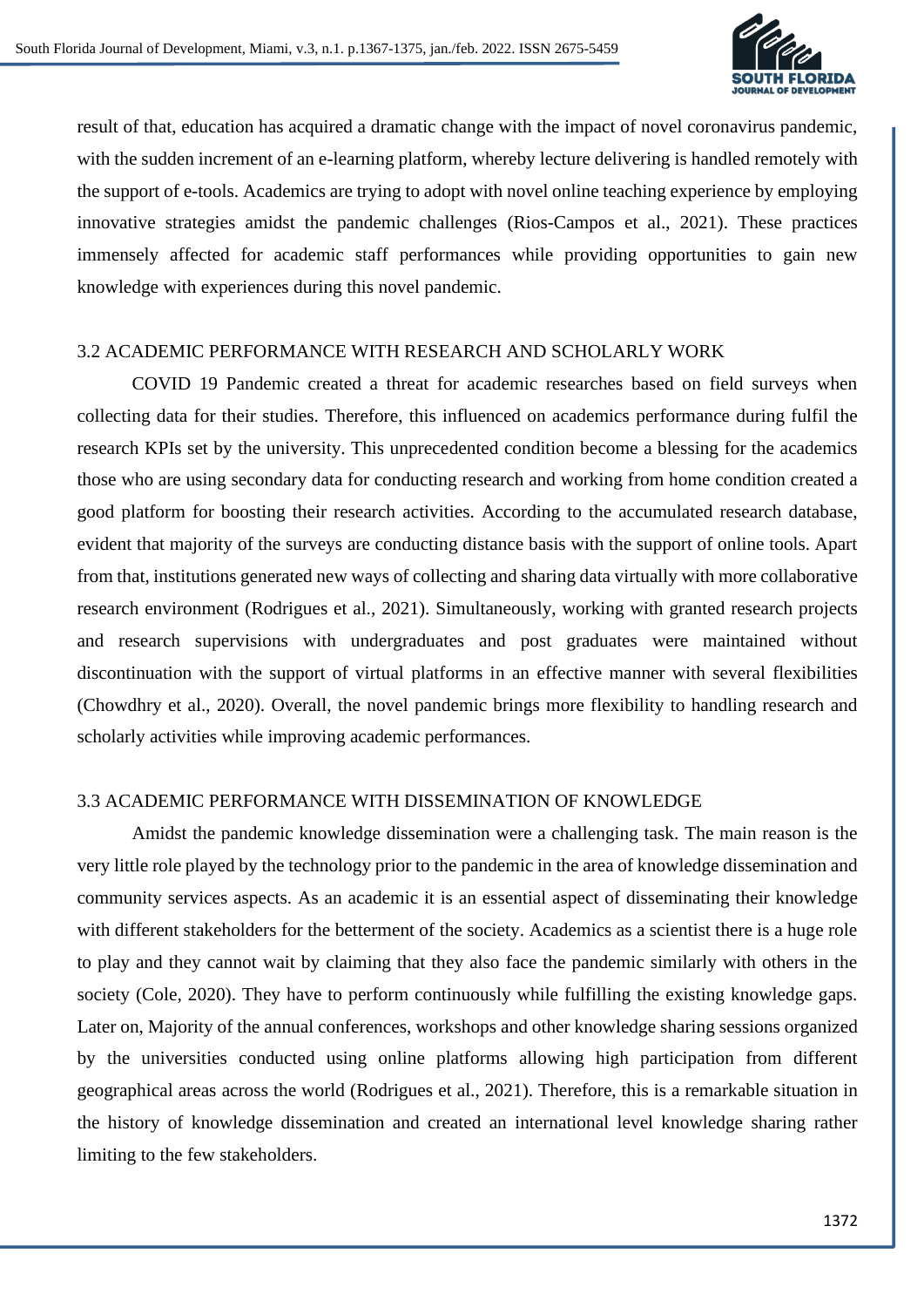

## **4 CONCLUSION**

COVID-19 has created a new normal situation for many sectors, among them educational sector is revolutionizing with the online teaching and learning platform by reshaping the application the entire processes with the need of generating new ideas to cope up with crisis management strategies (Linney, 2020). COVID 19 is one of the deadliest crises all over the world and affected to every industry.

According to this accumulated literature, there is a huge role for the government to play in response to these crises and it is very vital. Since, the existence of an entire nation is with their hand and they rely heavily on government decision making. Therefore, the government should be more vigilant and needed to act as a watchdog for the entire nation.

The COVID-19 crisis is embedded with a substantial impact on all the industries as well as on all the aspects of our lives. According to [human capital theory,](https://econpapers.repec.org/article/aeajeclit/v_3a13_3ay_3a1975_3ai_3a3_3ap_3a827-46.htm) if humans are embodying with knowledge and skills, those types of humans are converting to the category of human capital (Becker et al., 1990). Therefore, humans needed to gain both knowledge as well as skills as much as possible to become a part of the human capital. In that sense, education is playing a tremendous part in sharing and providing knowledge. Educated workers are more capable and knowledgeable enough to cope with the [instability](https://www.jstor.org/stable/pdf/2722032.pdf?casa_token=U72heV6vuWIAAAAA:Cr1NzxtLpoQRdcQWY6IqfBnj7G2006cP5f7AwgDWF6iHodTyqhcyB5P6AiQ0FxAjheZZyzfVnxque8PG4UAz1WF4_x3T7I7pLXN69fpamMdZ9XxuyjPn) conditions such as economic crises and also they know how to bounce back again for the smooth flow of normal working condition, because they are capable enough to track and analyze the changing requirements of the business world along with new technologies (Fasihharry et al., 2020).

Finally, this study generates a concrete foundation based on existing peer- reviewed research on COVID 19 in academic staff performances, published  $1<sup>st</sup>$  January 2020 to  $1<sup>st</sup>$  April 2021. Academicians in the world wide as well as for the universities, all other educational institutions, schools and government can understand how the academic performance varies across the period with the impact of COVID 19.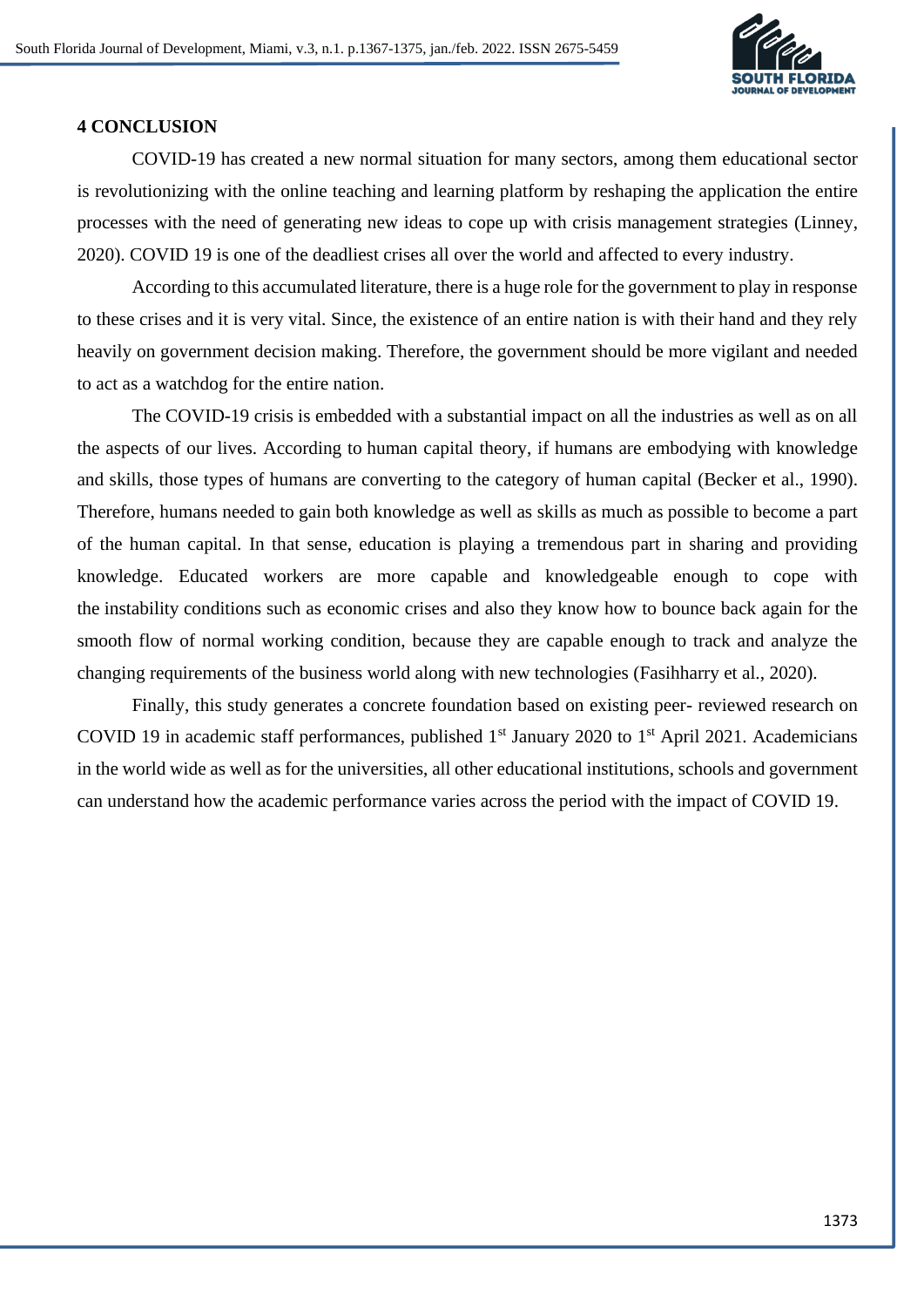

# **REFERENCES**

Abayasekara, A. (2020). Distance Education during and after COVID-19: Long Road Ahead for Sri Lanka [The blog of the Institute of Policy Studies of Sri Lanka (IPS), Sri Lanka's apex socio-economic policy think tank]. *Talking Economics*. https://www.ips.lk/talkingeconomics/2020/07/13/distance-educationduring-and-after-covid-19-long-road-ahead-for-sri-lanka/

Becker, G. S., Murphy, K. M., & Tamura, R. (1990). Human Capital, Fertility, and Economic Growth. *Journal of Political Economy*, *98*(5, Part 2), S12–S37. https://doi.org/10.1086/261723

Butler-Henderson, K., Crawford, J., Rudolph, J., Lalani, K., & Sabu, K. M. (2020). COVID-19 in Higher Education Literature Database (CHELD V1): An open access systematic literature review database with coding rules. *Journal of Applied Learning & Teaching*, *3*(2). https://doi.org/10.37074/jalt.2020.3.2.11

Chowdhry, A., Kapoor, P., & Popli, D. B. (2020). Strengthening health care research and academics during and after COVID19 pandemic- an Indian perspective. *Journal of Oral Biology and Craniofacial Research*, *10*(4), 343–346. https://doi.org/10.1016/j.jobcr.2020.06.015

Cole, J. (2020). The COVID-19 infodemic: The role and place of academics in communicating science to the public. *Global Journal of Medicine and Public Health*, *9*(2).

Deyshappriya, N. P. R. (2020). Economic Impacts of COVID-19 Macro and Microeconomics Evidences from Sri Lanka. *SSRN Electronic Journal*. https://doi.org/10.2139/ssrn.3597494

Fasihharry, T., Patrinosm, A., & Shafiq, N. (2020). *The impact of COVID-19 on labor market outcomes: Lessons from past economic crises*. https://blogs.worldbank.org/education/impact-covid-19-labormarket-outcomes-lessons-past-economic-crises

Kandri, S.-E. (2020). How COVID-19 is driving a long-overdue revolution in education [International non-governmental and lobbying organisation based in Cologny, canton of Geneva, Switzerland.]. *World Economic Forum*. https://www.weforum.org/agenda/2020/05/how-covid-19-is-sparking-a-revolution-inhigher-education/

Knobloch, K., Yoon, U., & Vogt, P. M. (2011). Preferred reporting items for systematic reviews and metaanalyses (PRISMA) statement and publication bias. *Journal of Cranio-Maxillofacial Surgery*, *39*(2), 91– 92. https://doi.org/10.1016/j.jcms.2010.11.001

Koebel, K., & Pohler, D. (2020). *Labor markets in crisis: The causal impact of Canada's COVD19 economic shutdown on hours worked for workers across the earnings distribution*. University of Waterloo, Canadian Labour Economics Forum (CLEF), Waterloo. http://hdl.handle.net/10419/219041

Li, C., & Lalani, F. (2020). *The COVID-19 pandemic has changed education forever. This is how*. https://www.weforum.org/agenda/2020/04/coronavirus-education-global-covid19-online-digitallearning

Linney, S. (2020). *How is COVID-19 Shaping the Higher Education Sector*? https://www.qs.com/howis-covid-19-shaping-the-higher-education-sector/

Panic, N., Leoncini, E., de Belvis, G., Ricciardi, W., & Boccia, S. (2013). Evaluation of the Endorsement of the Preferred Reporting Items for Systematic Reviews and Meta-Analysis (PRISMA) Statement on the Quality of Published Systematic Review and Meta-Analyses. *PLoS ONE*, *8*(12), e83138. https://doi.org/10.1371/journal.pone.0083138